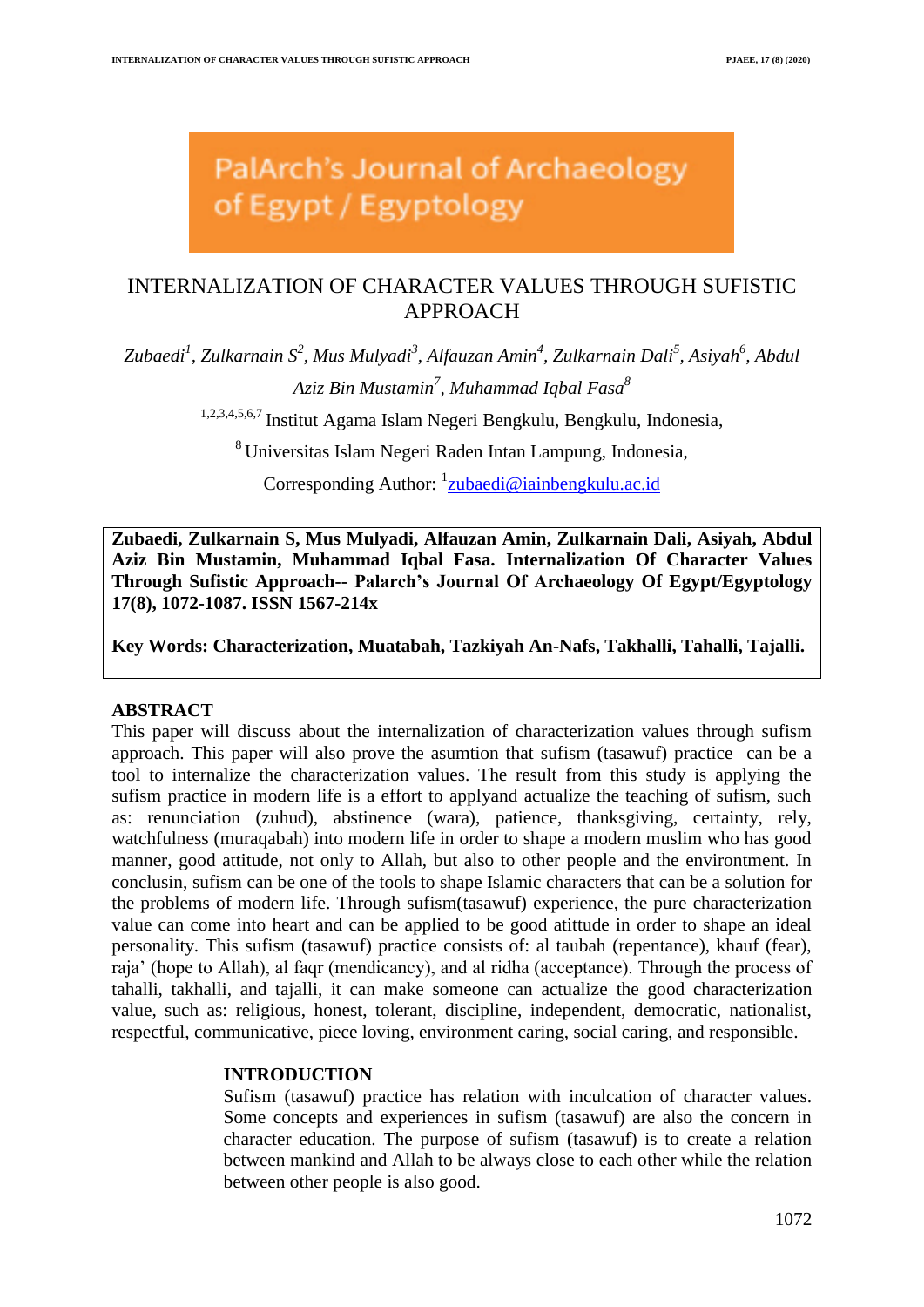In general, sufism (tasawuf) has some definitions. There is someone who said that sufism is from the word "*sufah"* which means *wool* by looking at the sufis' behaviour in their resignation to Allah that is like wool that's unfold (Syukur, 2012). This term appears because it is related to the coarseclothing that is called *suff* or coarse wool, as a symbol of simplicity (Siregar, 2000). There is also who said that sufism comesfrom **Ibnu Shauf,** that is already known before Islam. Ibnu Shauf is the title for righteous Arabian boy, who always seclude near Ka"bah to get closer to his God. Even there is someone who said that sufism comes from the word *sofia*, the Greek term, which means *wisdom* or *philosophy.*

Beside that, another expert opine that the word *sufism* comes from the word *saf* which means the first line of congregational prayers in Mosque. The first *saf* is for people who come early to Mosque and read the Qur"an a lot and make dhikr before performing prayer. Those are who want to purify themshelves and get closer to their God. There is also an expert who said that *sufism* is from the word *safa*, which means *pure.* And Sufis is someone who is purified. In reality, the Sufis always try to purify themshelves through so many kinds of worship, especially prayer and fasting.

And then there is also an expert who said that sufism is from the word *suffah*, because a sufis will follow the behaviour of the Suffah expert which has been explained by Allah in His words: "... and keep yourself patient [by being] with those who call upon their Lord..." (Al Kahf: 28). Ahl al –Suffah are the companions who moved to Madinah with the Prophet Muhammad to Madinah and left their wealthy in Makkah. In Madinah they lived poorly and stayed at Mosque of the Prophet, slept on stonebench wearing the *suffah,* and saddle as their pillow. Eventhough they did not have anything, they were always highminded and renounce the mortal world . These are tha characters of the Sufis.

Terminologically *sufism* has some definitions. Imam Junaid Bagdhadi (W.910) defined sufism as an effort to take every noble behaviour and leave every bad behaviour. In the other hand, he also said that *sufism* is remembering Allah in congregationwholeheartedly and following the Qur"an and Sunnah. Al Syeikh Abu al-Hasan al-Syadzili (W.1258), the famous Sufis from North Africa , defined the sufism as a personal practice through deep love and worship to turn to the God"s way (Dahri, 2007).

Syeikh Ahmad Zharruq (1.1494) from Marocco, defined *sufism* as a study to purify the heart for the sake of Allah. By using your knowledge of Islam, especially jurisprudence (fiqh) and the related study to purify and succeed your worship and keep it in good way of Islam in order to change the wisdom into the real one. The foundation of sufism is belief of the oneness of God (tawhid). After that, al-Syeikh Ibnu Ajiba (W.1809) explained that sufism is a pure science to learn how to have good behaviour in order to get closer to Allah through the pure heart and good deeds. The first step of sufism is knowing it as a science, after that doing the good deeds, and then getting the God"s Mercy and Blessing.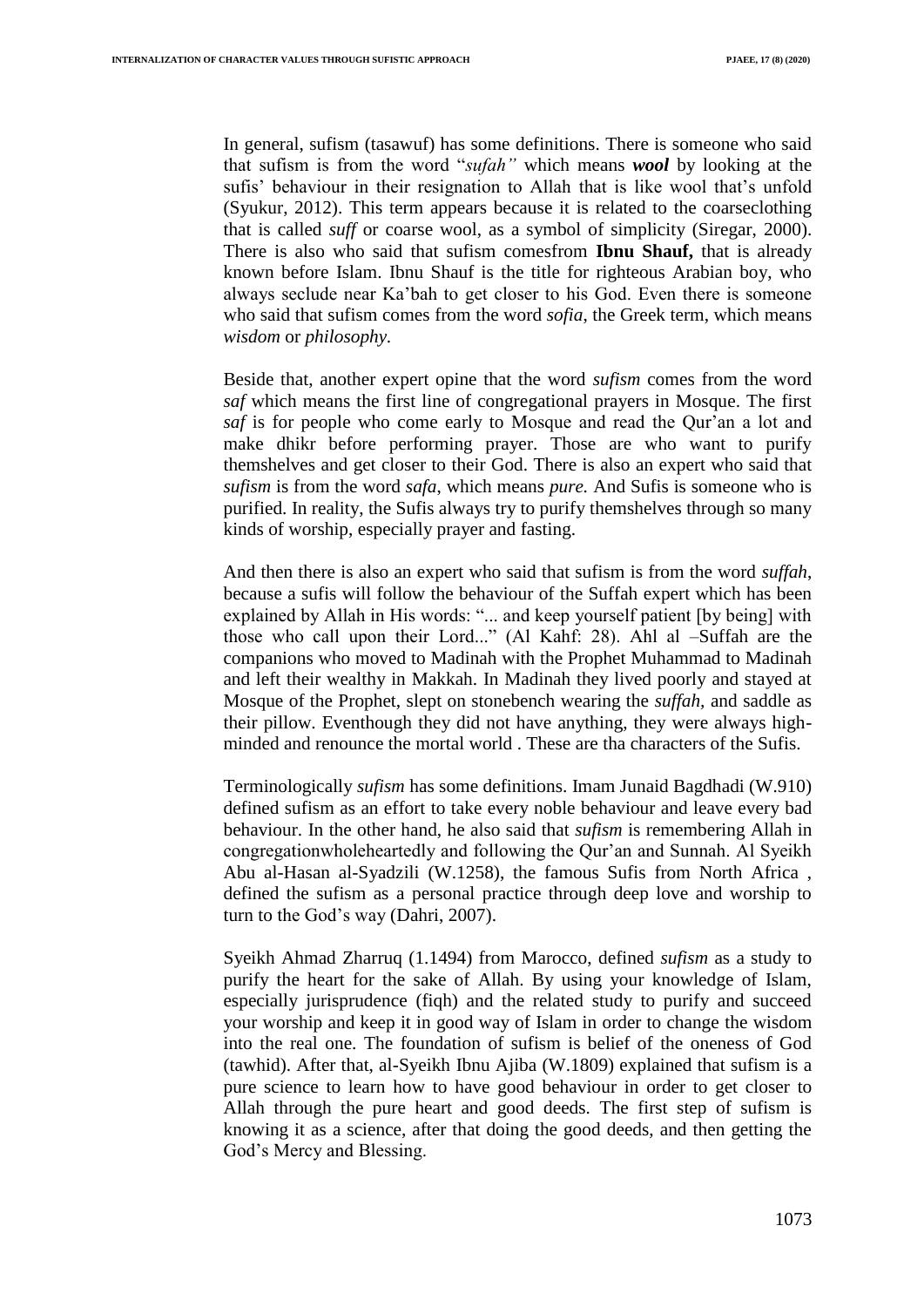At the first time, Sufism as the philosophy of character had been able to reinforce the characters of Muslim (Hafrinda, 2009). The light way to get these good characters is shown by a famous hadits, which is: هللا بأخالق تخلقوا , it means *"Create in yourselves the attributes of God*". Another hadits mentions that Allah has 117 characters, and whoever follows and makes one of the 117 character real, he will go to Heaven. From this hadits, in tradition of the Sufi there is always an effort to adopt those characters as the methode to create a good character. For the student of sufism (salik), those characters are not only heard, but the meaning of them should be uderstood (Hafrinda, 2009).

Sufism in Hamka"s mind is every good character and not bad (Hamka, 1996). The Sufism that is related to modern life (modern sufism) in Hamka"s opinion is as an effort to return the purity of sufism, which are soul purity, character purity, avoiding the greedy character, fighting the lust, in order to safe the Sufis. The most important teaching of Sufism is modesty and simplicity of life, which is living simple, and avoiding the luxurious life (Ismail, 2017).

The essence of Sufism is trying to be much closer to Allah through *tazkiyyah al-nafs (purity of soul) nafs* is to purify soul in order to get closer to God and able to reach happiness in the world and lifeafter (Farid, 2012) and Islamic worship. There are some verses that explain about the commands to purify the soul, such as: *"He has succeeded who purifies it"* (As-Syams:9):*"Return to your Lord, well-pleased and pleasing [to Him], and enter among My [righteous] servants and enter My Paradise."* (Al Fajr:28-30) ; *"Say, "Indeed, my prayer, my rites of sacrifice, my living and my dying are for Allah , Lord of the worlds."* (Al An"am:162) (Haq, 2019).

In the teaching of Sufism, there are values of character education. One of the teaching is love. Love makes someone to be good and always want to reach the peace, so in every his talk and behaviour always makes people happy and wise. There are some steps to get those characters fully. The first one is repenting from doing sins and bad deeds, after that replacing the bad by doing the good deeds, such as: loving others, patience, and toleration. The advantages of this concept are to create the empathy of others, help other people, get the harmony and piece in social life (Haq, 2019).

## **RESEARCH METHODOLOGY**

The method used is a content analysis. Content analysis employs a wide range of analytical techniques to generate findings and put them into context. Based on a basic communications model of sender/messagereceiver, initially researchers emphasised making inferences based on quantified analysis of recurring, easily identifiable aspects of text content, sometimes referred to as manifest content.

The method of content analysis enables the researcher to include large amounts of textual information and systematically identify its properties, e.g. the frequencies of most used keywords (KWIC meaning "Key Word in Context") by locating the more important structures of its communication content.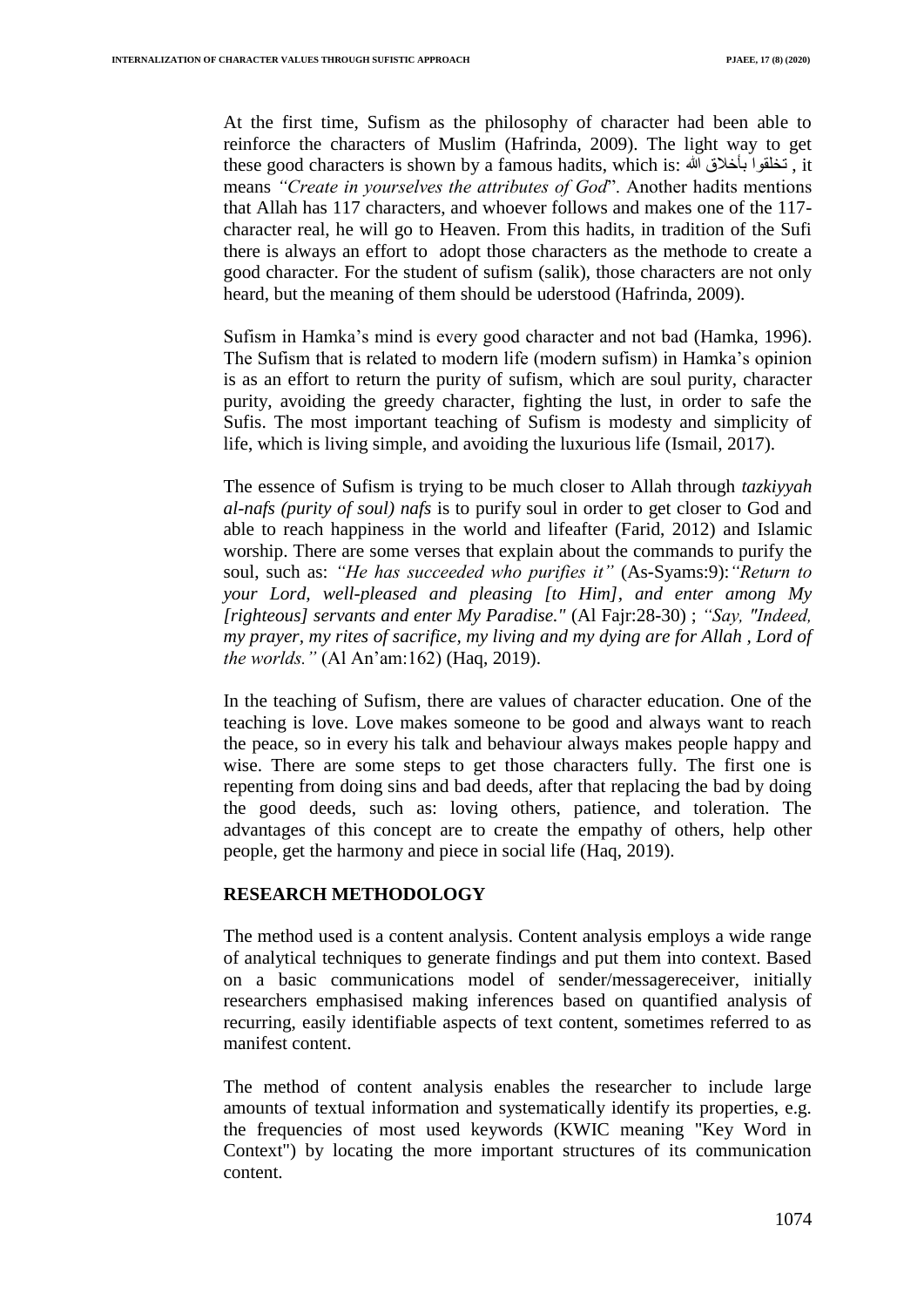Content analysis is a systematic, replicable technique for compressing many words of text into fewer content categories based on explicit rules of coding (Lazar et al., 2017). Content analysis enables researchers to sift through large volumes of data with relative ease in a systematic fashion. It can be a useful technique for allowing us to discover and describe the focus of individual, group, institutional, or social attention (Stroud et al., 2017). It also allows inferences to be made which can then be corroborated using other methods of data collection. Krippendorff (1980) notes that "much content analysis research is motivated by the search for techniques to infer from symbolic data what would be either too costly, no longer possible, or too obtrusive by the use of other techniques"(Stemler, 2010).

Content analysis in this research uses as "a procedure designed to facilitate the objective analysis of the appearance of words, phrases, concepts, themes, characters, or even sentences and paragraphs contained the teaching of sufism, such as: renunciation (zuhud), abstinence (wara), patience, thanksgiving, certainty, rely, watchfulness (muraqabah) into modern life in order to shape a modern muslim who has good manner, good attitude, not only to Allah, but also to other people and the environtment.

Content analysis, as told by Berelson (1952), derived from social sciences, is "a research technique for the objective, systematic, and quantitative description of manifest content of communication"(Stemler, 2010). Based on this procedure, the researcher investigatived and found what the meaning of sufism textbook in library and information science, especially discuss about the process of tahalli, takhalli, and tajalli Sufism tradition. From here will be drawn how the views and practices of Sufism can actualize the good characterization value, such as: religious, honest, tolerant, discipline, independent, democratic, nationalist, respectful, communicative, piece loving, environment caring, social caring, and responsible.

In this research, content analysis uses a set of categorization procedures for making valid and replicable inferences from data (text, voices or images) to their context. Inferences may be about the messages within the text, the writer(s), the audience, and even the culture and time of which these are a part. Texts can be defined broadly as books, book chapters, essays, interviews, discussions, newspaper headlines and articles, photographs, historical documents, speeches, conversations, advertising, theatre, informal conversation, or any occurrence of communicative language. Since it can be applied to examine any piece of writing or occurrence of recorded communication, content analysis today is used in a variety of fields, ranging from marketing and media studies, to literature and rhetoric, ethnographic and cultural studies, gender and age issues, sociology and political science, psychology and cognitive science. Additionally, content analysis reflects a close relationship with sociology and psycholinguistics, and is playing a key role in the development of artificial intelligence. Merten (Titscher et al., 2000) notes that "the range of procedures in content analysis is enormous, in terms of both intertextuality), or is related to other similar texts, for example, others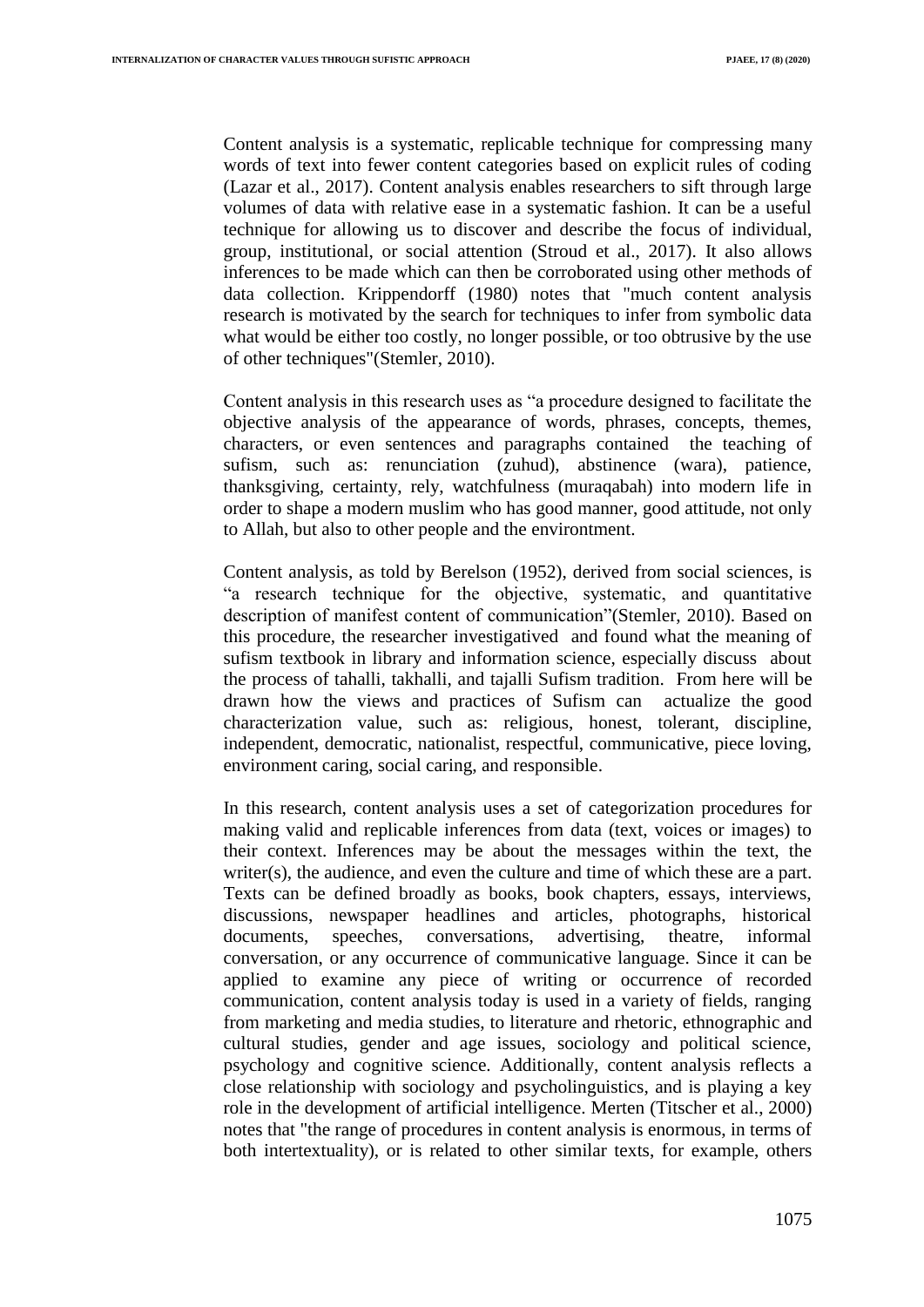within a genre, such as transcripts of chat sessions (another meaning of intertextuality).

## **FINDINGS AND DISCUSSION**

### *Overview of character terminology*

The word *character* is from Greek, which means *"to mark"* and *"to focus"* on how to apply the good value in behaviour and attitude (Musfiroh, 2008). Character can be a natural attribute of someone, such as: the heart, soul, personality, attitude, behaviour, and character. Someone will be known having a character if he or she has a certain behaviour, character, and personality (Agung, 2018). Some expert said that character is a subjective evaluation symbol of the moral and mental quality. And the other experts said that character is only a subjective evaluation symbol of mental quality, so the effort to create the character is only related to stimulation of someone"s intelect. Beside that, Coon defined character as a subjectiive evaluation of someone personality that is related to attribute that can or can not be accepted by the society (Hasanah et al., 2018).

Character is "the whole natural disposition and disposition that has been masterd steadly by someone and it shows that in whole psicholoigical life, he or she has a characteristic of his own thought and action." Character is "distinctive trait, distinctive quality, moral strength, the pattern of behavior found in an individual or group". Hill siad that "Character determines someone's private thoughts and someone's action done. Good character is the inward motivation to do what is right, according to the highest standard of behaviour in every situation"(Ghufron, 2010). In this concept, character can be someone's identity.

Grieak declared that character can be defined as blend of every behaviour of someone that is permanent. So it can be a special character for him or her to be different with other people. Leonardo A. Sjiamsuri, on his book **"Kharisma Versus Karakter"** (Charisma Versus Character) which is quoted by Damanik explained that character is about who really you are. That limitation shows that character as the identity of someone or something permanent that someone has. It is something that differenciate someone with others (Eriyanti et al., 2019).

Someone will be considered having possitive character if he or she has moral awareness, so he or she can differenciate the good and the bad one, something should do and something notshould do, something ethical and something unethical. Someone who has character will show the character in a good, right, and ethical attitude (Budiningsih, 2003). This is the same as the opinion of L. Kohlberg that a moral attitude will have the moral value if the attitude is done consciously and from his or her own thought that is autonomous (Kohlberg, 1980; Tadjuddin et al., 2019)

Character is created by doing these five steps. They are: *recieving, responding, valuing, organization,* and *characterization* (Krathwohl, 1973)*.*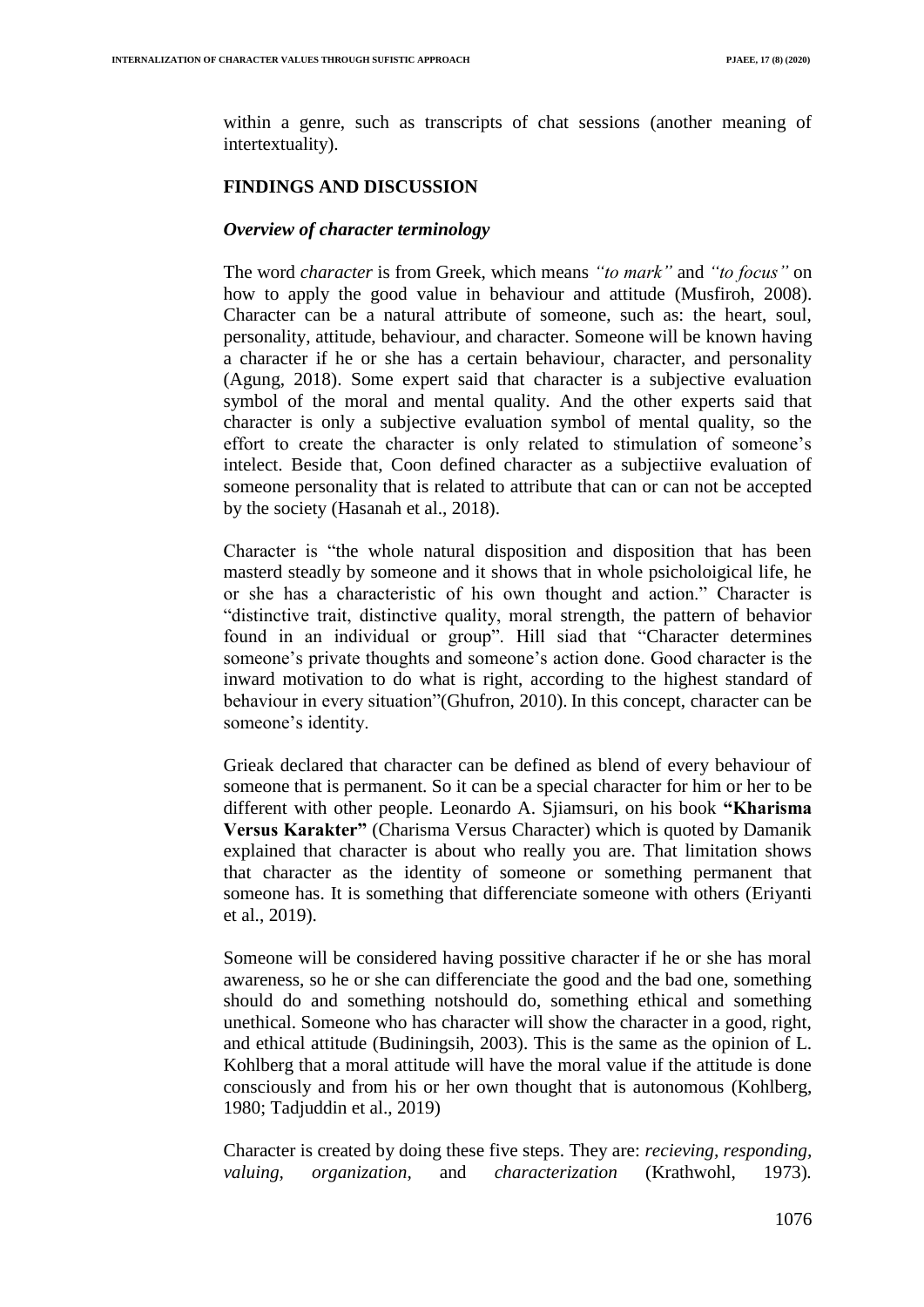Characterization is an ability to unterstand and apply the value system. Characterization is developing paradigm that gives an unique style to the personality that is related to each other consistently.

According to Thomas Lickona (Lickona, 1989), character relates to three parts that are also related to one another. They are: *moral knowing, moral feeling,*  and *moral behaviour.* Good character consists of knowledge about the kindness, desire to do good things, by make them usual in mind, heart, and action. There are five phases of creating the character. First, knowing the values; second, comprehending the values; third, accepting the values; fourth, internalizing the values as action and belief; and the fifth, implementing the values (Rijanti, 2007).

## **CHARACTER EDUCATION THROUGH SUFISM APPROACH**

## *Sufism's mission in creating the character*

The character values can be a part of the mission that will be realized through the experience of sufism. It is because the substance of sufism like what Sahl Ibn Abdullah at-Tasturi (W.283) had explained that the substance of sufism is someone's effort to purify himself or herself from infamy, fulfill soul with altafakkur to Allah, communicate with Allah, and he or she consider that the luxurious thing is the same as uselessstuff. The purity of soul and heart is the foundation for the good character of someone. Ibnu Taimimah also defined Sufism as an effort of someone to always speak and act in right way in every situation, in accordance with Allah's and the Prophet's commands (Dahri, 2007).

It is also relevant with practical Sufism that always tries to focus on purifying the heart in order to make it far away from everything that makes the Sufis negligent in communicating with his or her God, by stepping on the right way in accordance with al-qudwah al-hasanah of the Prophet. Quote the opinion of Syeikh Abdul Qadir al-Jailani that *al-tassawuf huwa al-shidqu maal haqqi wa husnul khuluqi maal khalqi* (Sufism is always honest in doing good deeds and acting well to all of the God"s creature) (Dahri, 2007).

This character is appied through three processes. The first one is al-shakha", for instance the Prophet Ibrahim (peace be upon him) as an intimate friend (khalil) of Allah. The second one is al-ridha, for example the Prophet Ismail ibn Ibrahim (peace be upon him) who was sinecere to accept Allah"s command from his father dream to slaughter him. And the last one is al-shabr. The one who is one of the models of al-shabr (in patience) is the Prophet Ayyub (peace be upon him) who got praise from Allah directly that is written in Shad: 44, *"[We said], "And take in your hand a bunch [of grass] and strike with it and do not break your oath." Indeed, We found him patient, an excellent servant. Indeed, he was one repeatedly turning back [to Allah ]."* (Dahri, 2007). The purpose of Sufism is to create a direct relation between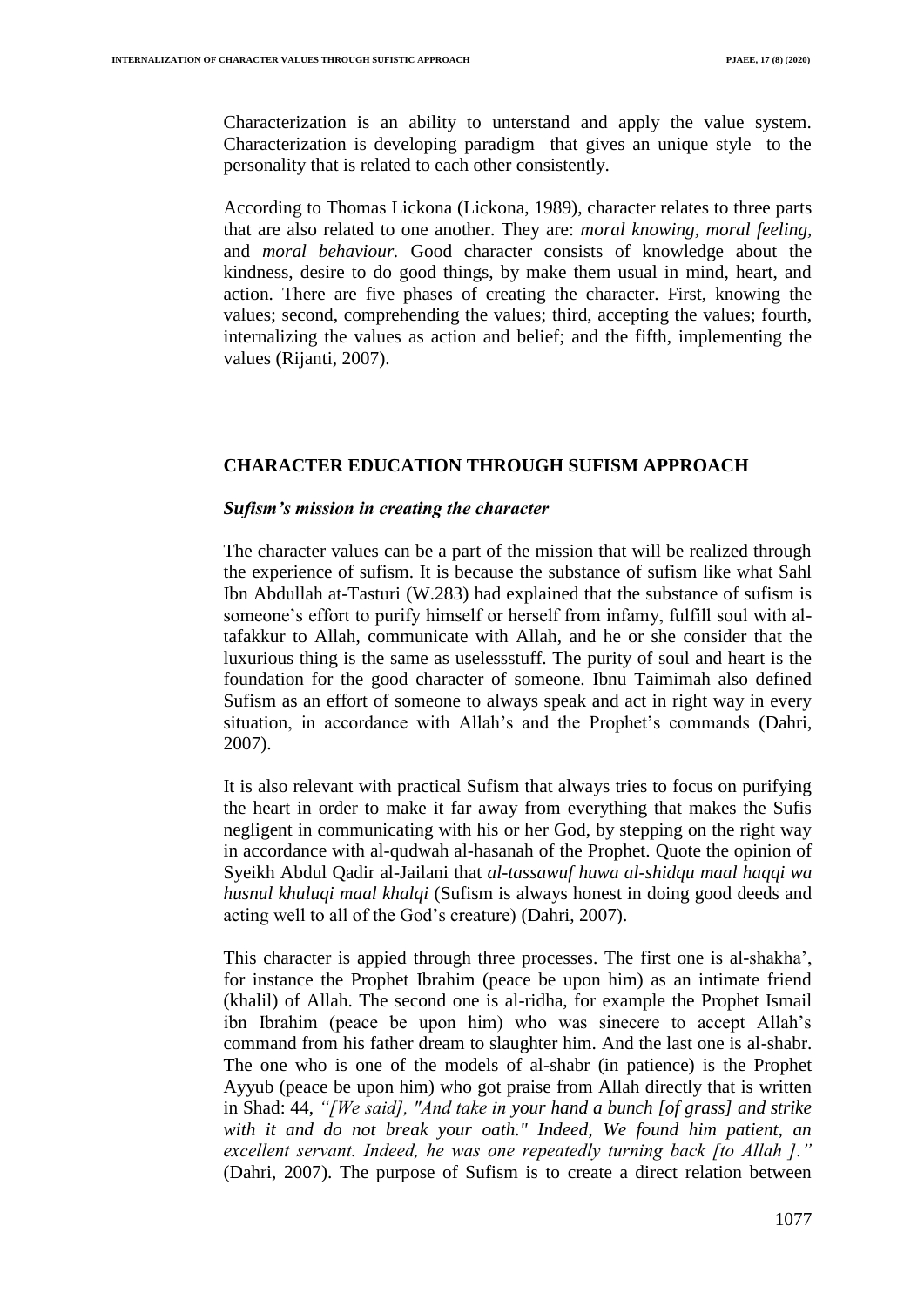man and Allah in order to realize that he or she is really close to Allah. He or she has to step long path with a lot of hurdle.

The character values can be created through Sufism experience, such as: religious, honest, tolerant, discipline, hard working, creative, independent, democratic, curious, nationalist, respectful, friendly, communicative, piece loving, love reading, environment caring, social caring, and responsible (Emidar, 2014; Hasan et al., 2010). *Religious* can be described as an attitude and behaviour that obeys the Islam teachings that he or she has adpoted, tolerate the worship of other religions, and live harmoniously with other religions. *Honest* can be described as a good attitude and behaviour in order to make his / her words, action, and works being trusted by other people. Tolerant can be described as a good behaviour that respect the difference of religions, tribes, etnics, oponions, attidude, and action with other people.

By using seven lust stairs (amarah, lawwamah, mulhimah, muthmainnah, rodliyah, mardliyah, and kamilah), good slave – looked from the lust level – is the slave that is mukhlis (sincere) and has reached nafsu kamilah (perfect lust). Sincere slave is the slave that has exceeded the muttaqin (the pious one). Beside having the character of Muttaqin, when this slave sacrifices he does not feel that he has sacrificed something, when he gives alms he does not feel that he has given alms, when he scrabbles he does not feel that he has scrabbled; when he is tested with enjoyable things he does not feel so happy, when he is tested with painful things he does not get angry. For them, there is no difference between being enriched and impoverished, healthy or sickly. The perfect slave is a person who can control and relieve lust of anger (al-nasf amarah) and lust of ungrateful (al-nafs lawwamah), but he create mulhimah lust, muthmainnah lust, rodliyah lust, mardliyah lust, and kamilah lust (Susiyani & Subiyantoro, 2017; Wahyudin, 2017).

There are sevent Sufism worship that can create the character values, such as: repentance, the oneness of God, modesty, patience, thanksgiving, rely, acceptance (Farid, 2012). First, repentance means regret in the heart with apology, he will not repeat his last bad deed, and try to be more careful in speaking and doing something. Al-Ghozali classify the repentance into three aspects: (1) leaving the bad deed in every form of it, and turn to do the good deeds because of fear to Allah"s punishment, (2) moving from the good situation to the better situation (*inabah*), (3) deep regret because of obeying and loving Allah. Repentance is the first discharge (*maqam*) towards Allah, or the first stair towards the next stair.

Second, modesty. Terminologically zuhud (in Arabic) means *dervish, ascetic,*  which more concerns the hereafter affairs than world affairs. World affari is also important, but it is not the main concern. Etymologically modesty (*zuhud*) means *ragaba "ansyai"in wa tarakahu,* which means the peroson who has this character is not interested in something that can leave him. *Zahada fi al-dunya*  means shunning from enjoyable life to worship. The person who is modesty (zuhud) is called *zahid, zuhhad,* or *zahidun.* The plural or *zahidah* is *zuhdan,*  which means little. Beside that, Al-Junaidi also explained that modesty (*zuhud*)is an empty hand and heart of someone from looking for something in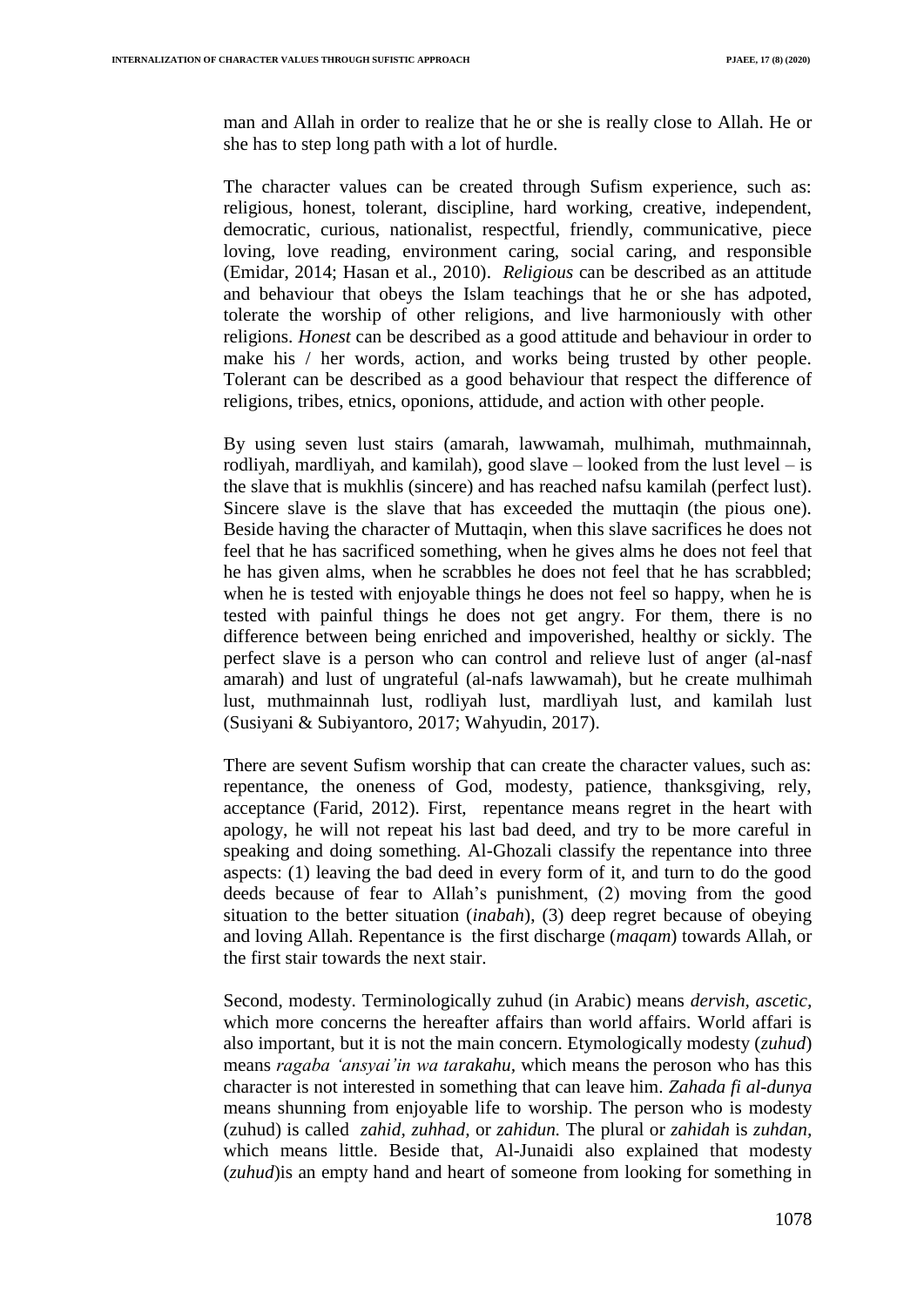the world. Ruwaim ibn Ahmad also explained that modesty *(zuhud)* is being far from the world, such as: praise from other people and high position in society. Someone who is modesty *(zuhud)* always try to be far from the enjoyable stuff in the world and deny the world attribute eventhough it is good, nice, and clean, by fasting that is sometimes done more than what Islam has regulated.

Third, faqr (poverty). The real poverty is not having anything that his heart also does not want to. The essence of proverty is, "*You do not have anything and if you have something, you still do not have it, and when you do not have it, so you do not have it".* Proverty does not sue more than what he has, he is satified with what he has. The strong character of proverty is for avoid the materialistic life. This character is as a shield from greed.

Fourth, patience (*sabr*). Indeed, only those are patient that will be given the unlimited rewad. Sahl At-Tusturi, *"patience means waiting for the solution from Allah*". People who can be patient will get very big rewards. Patience is applied in three condition: patience in worshiping (discipline and hasten), patient in disaster, losing something, fire, divorce, famine, illness, and patience in fighting the lust.

Fifth, thanksgiving. Thanksgiving is a gratefulness for every enjoyable things that have been accepted. In general, thanksgiving is *"sharfun ni"mah fi ma khuliqat lahu"* (using the favors from Allah wisely). Being gratefulis when you do not see yourself as someone who deserves the favors. This thanksgiving us shown through the words and also the feeling in our heart. In conclusion, thanksgiving is a colaboration between heart and body action.

Sixth, rely (tawakkal). The essence of rely is putting our full trust on Allah, avoid doing the wrong effort. Rely is the image of a strong heart after struggling. The concept of rely can be understood in dynamic context. When we put our trust on Allah, it does not mean the Muslim is free from burdenandresponsibility. This dynamic concept can bi ilustrated through a hadits when the Prophet Muhammad (peace be upon him) responded an Arabian Bedouin: *"I release my camel without being tied and I put my full trust to Allah",* and then the Prophet replied, *"Tie your camel and then put your trut on Allah"* (Babu & Shetty, 2007)*.* This principle will also be an advice from Umar ibn Khattab to the Muslims through his words which means *"Do not only sit calmly without looking for the sustenance and praying "Oh, Allah, please give the sustenance". Whereas he knows exactly that the sky will never rain the gold or silver"*

Seventh, acceptance (ridha). Acceptance can be describes as a strong heart about the fate or destiny. Acceptance is the readiness of heart to accept every decision of Allah, someone who can see wisdom behind the trial, and not have prejudice to Allah. Destiny (qadha) is Allah"s decision from the Azali era which is appropriate to His Authority about everything about His creature. Whereas qadar terminologically means: certainty, regulation, measurement, or the real destiny of Allah for His slave. Qadha is a destiny or Allah"s plan to His slave. Whereas Qadhar is the real destiny of Allah's decision or Allah's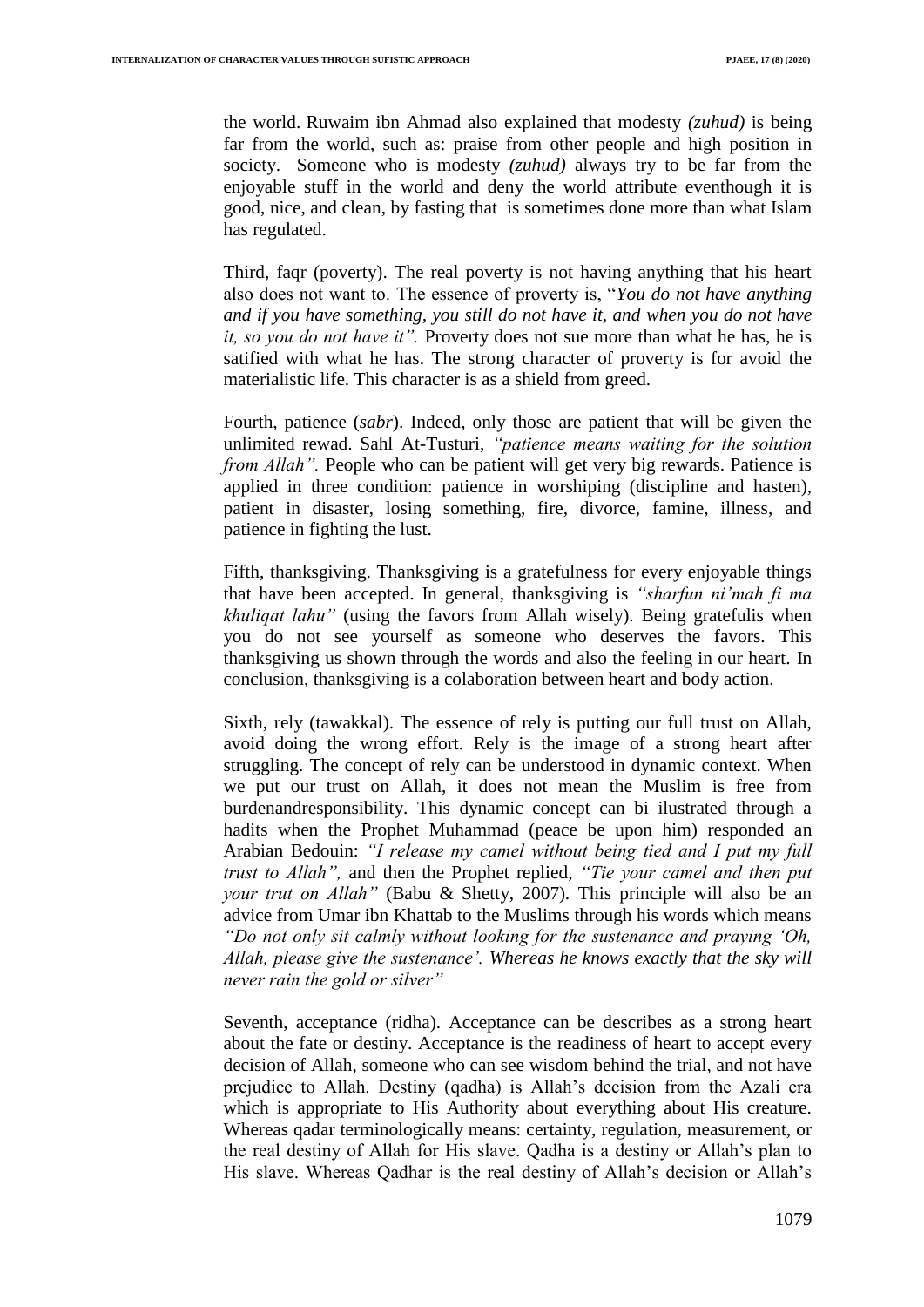rules. So, the relation between Qadha and Qadhar is about planning and decision.

Sufism trains the human to have the sharp soul and smooth behaviour. The soul and behaviour make them always concern at other people"s opinion in every problem that they face. So they will be avoided from doing bad things in Islam"s eyes. The teaching of rely (putting the trust on Allah) make people have strong guidance, because he has put his full trust on Allah, so he will never be stressed. Materialistic and hedonistic in modern life recently can be solved by applying the concept of modesty (zuhud), which means an attitude that does not want to be enslaved or stucked by the mortal world. If this character is not strong, he will not be brave to do everything to get what he wants. Because another purpose of Sufism is gping to Allah, so the way to get this has to be the way He Loves (Khoiruddin, 2016; Nilyati, 2015).

Similarly with *Zuhud* (modesty), *uzlah* in Sufism's teaching is an effort to avoid being stucked by the mortal world and its attributes. It also can be used to complete the modern people in order not to be the screw of life machine, which does not know where to go. Sufism with its teaching of Uzlah tries to release human from life"s traps, but they can still control their activities that are appropriate to Allah"s rules, and not be negligent in mortal world. The last problems of modern people above are for people who lose their future, feel lonely and unpeacful in the middle of crowded life (Khoiruddin, 2016).

#### *Sufism's role in creating the character*

Sufism role in life is creating an righteous person who has good character and good worship. Poeple who get into a certain orders or Sufism flow in order to fulfill his daily life must live in modesty, honestly, constancy, and humbleness (Husen et al., 2014; Santoso & Cahrolis, 2018).

When we look at the Prophet (peace be upon him) , those characters had been applied very well in his daily life. In his adolescence, he got the titletrustworthy (*al-amin*), truthfulness (*shiddiq*), wisdom (*fathanah*), advocacy(*tabligh*), the steadfast,rely, and the simple. He also had very good attitude not only to his friends but also to his undangerous enemies. His attitude that is mentioned in the history of his life can be a simple example of how to be a Sufis. So, the most important role of Sufism is creating good character of someone, so he can be helpful for others. In modern life, Sufism can be a bidder to solve the spiritual problem of human, that causes they can not consider who really they are or what their aim is. It surely causes the anguish. So, through the Sufism approach, the dried soul will be watered by fresh teaching and can be guided into the better and more clear life (Husen et al., 2014).

The Sufism"s role consists of life aspects:

1. Purifying the soul from the sins, mistakes, and the oversight.

2. A slave can purify his soul and its part from the sins to Allah, get closer to Allah wholeheartedly in doing the worship and abstain from something Allah hates.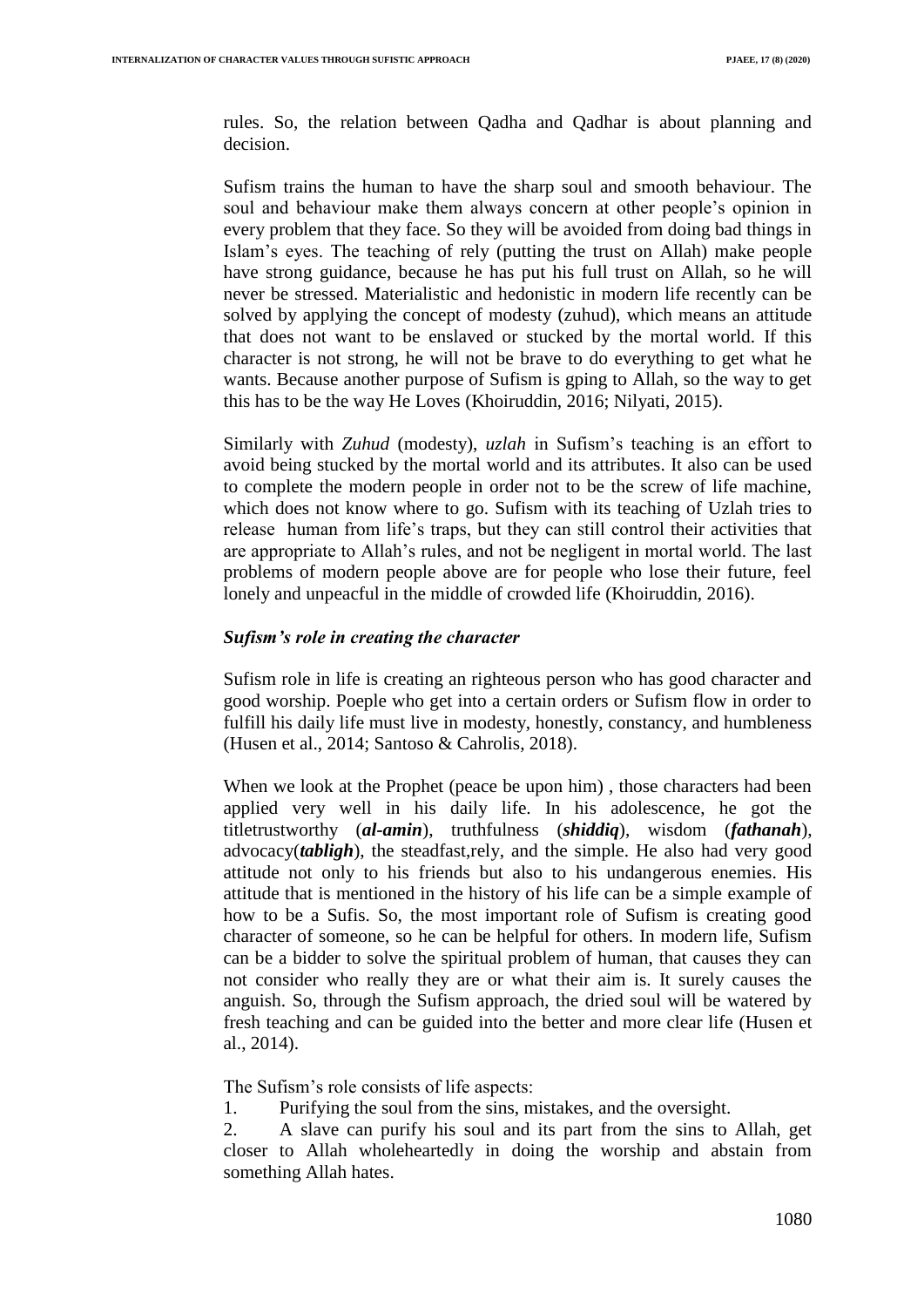3. Arousing the sense of slavery. Sufism can help the Sufis to arous the sense of slavery. Because for the slaves, they have to arouse the sense of slavery everywhere. They must have pudency of doing the sins because they realize that Allah is always watching them. If they can do this, the bad character will be gone by itself. The people who can be arrogant because they do not have the sense of slavery.

4. Arousing the sense of believing in Allah. The people who can arouse the sense of believing in Allah will be always aware that Allah always watches and knows what we do, because Allah is always with us. This is the key not to do the sins. For instance, when we are in front of the king, we will not be brave to do something wrong, eventhough that is only yawning. We will maintain our good behaviour, because we believe and know that the king is always watching us. That is why, when we are in front of the king of the king we must be more be carefull to do the sins. The sense of believeing in Allah should be felt in our heart, so we can applied it well in our daily life.

5. Arousing sense ofsincerity. Sincerity is very important in the Sufism. Because we can avoid doing the bad thing by applying the sense of sincerity. So, the Sufis must have the sincerity in order to find Allah"s pleasure (Husen et al., 2014).

## *The Steps of Creating the Good Character*

In detail, the process of creating the character can use seven Sufism steps in order to gain the knowledge of Allah. According to Asifin, those seven steps are:

- 1) Muatabah
- 2) Muroqobah
- 3) Mujahadah
- 4) Musyahadah
- 5) Mukasyafah
- 6) Mahabbah
- 7) Ma"rifah (Asifin, 2001)

The first one is *muatabah*. Muatabah is from the word *taba,* which can change into the word *inabah* or *muatabah.* This word means regret / repentance. Repentance creates deep feeling in someone's heart, disturbs his sleeping, and creates deep regret. But it also creates strong spirit to purify the soul from every sin that he has done, and live better.

The second one is *muroqobah*. It literally means being watched. Muroqobah means a feeling of someone who believes wholeheartedly that Allah is alwats watching His slave. This belief must be deeply rooted in the heart. The term "*muroqobah"* is from one of Allah"s name *"al-Raqib* (the Seer), which has been mentioned in Qur'an (4:1) and (30:52). The seeker of the truth does not only remember that Allah is watching is everytime, but he also has to keep his heart and mind from something bad.

The third one is *mujahadah.* Mujahadah comes from the word *jahada* or *ijtihada.* This word means *hardwork* or *scrabble.* In the Sufism, *mujahadah* is described as the control of lust, desire from doing something neglected and the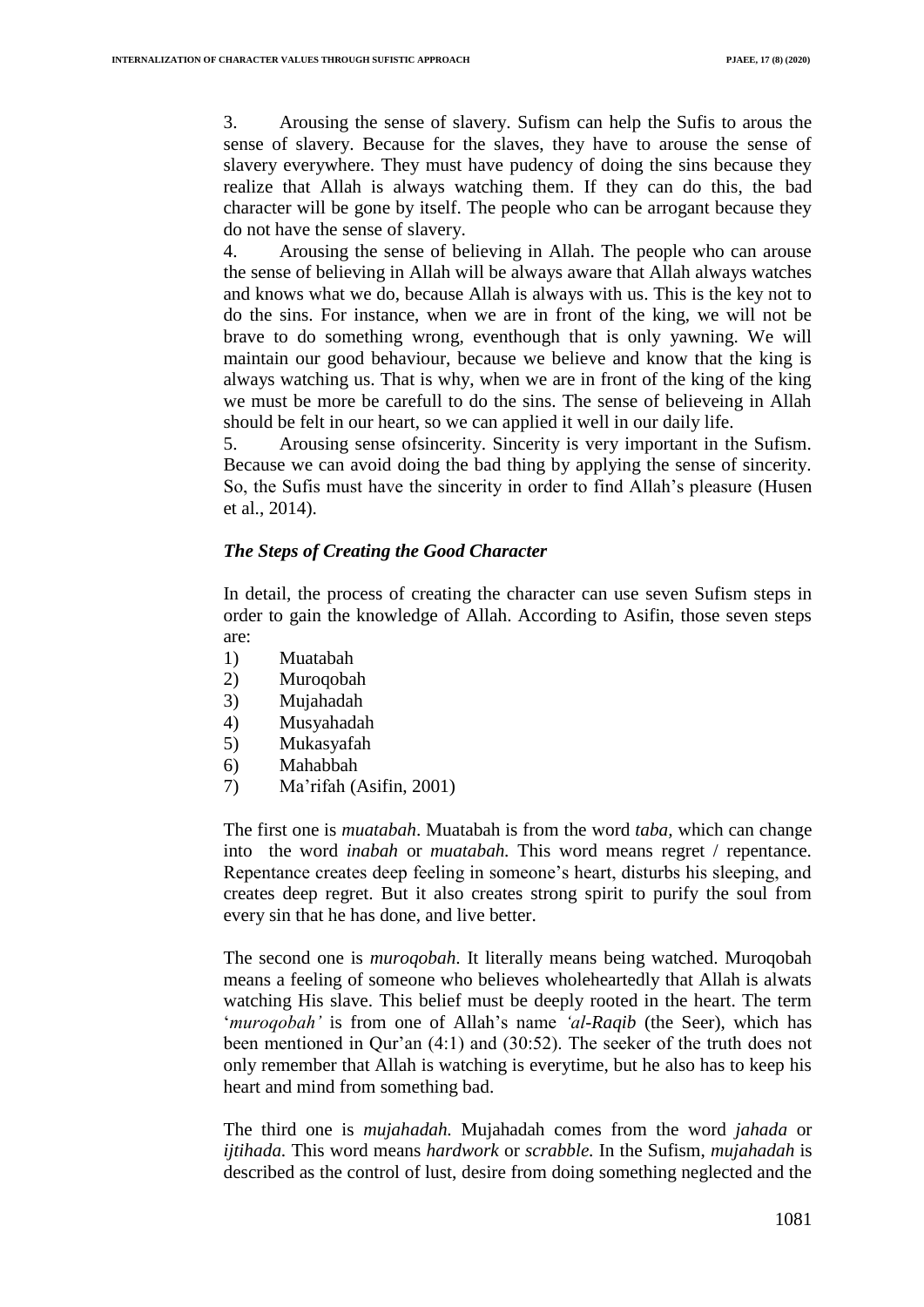effort of fighting the lust anytime. Al-Ghazali said that *mujahadah* means being serious in fighting or killing every bad thing which is from the bad desire (Asifin, 2001).

The forth one is *musyahadah,* which can be found after someone can scrabble well. According to the expert of Sufism, *musyahadah* is began with *muhadharah* (involving the heart). *Musyahadah* means involving Allah in his woriship. Moh. Syaifullah al Aziz said that *musyahadah* is when a slave believe that Allah is with him eventhough he does not see Allah. He only believes wholeheartedlythat he is with and watched Allah.

The fifth is *mukasyafah,* which means the opened wall between Allah and His slave. It means every secret of the universe that was hidden. It also means every unseen thing is opened. The unseen is every everything that can not be seen by the naked eyes, can not been heard by ears, and can not been touched by our skin. Indeed, human"s heart has big potential to discuss everything with Allah. Based on what has been mentioned in Qudsi hadith that only heart that can save Allah. But in fact, the pure heart that is supposed to be able to accept the devine light has been closed because of big wall that has been made by the man himself. Allah never makes any wall between Him and His slave. But we make it by ourself. And finally it will be the big wall that can saparate Allah and His slave.

The sixth is *mahabbah* (pure love). In theory, love means an emotional behaviour that is far and different from the rational one. When someone has decided to give his love to someone else, the main requirement is he has to sacrifice. The irrational love will make the love blind and change it into crazy love. The teaching of *mahabbah* (pure love) can create peace and serenity because it is the gift from Allah to the slave who has pure soul and good character, so in society can be useful for other people. Because in theory, the teaching of *mahabbah* consists of character education"s values that will not be told in detail, but can be applied in our daily life.

Historically this concept has been explained by Rabi"ah al-Adawiyah (W.185). He said that love is from mortality into immortality. Love is from Allah, and only Allah deserves to be loved. Jalaluddin al-Rumi (604-672 H) said that love can arouse the dead, change the bitter into the sweet, cure the sick, change anger into grace, and can change the jail into heaven. To reach that love, we must have pure soul that is shown by good attitude and behaviour (Damis, 2014).

The seventh is *ma"rifah,* which means *knowledge.* Literally, al-Ghazali defined *ma"rifat* as the knowledge that is not doubtful anymore. Terminilogically, *ma"rifat* means the knowlede that is based on full certainty of something, so it will not be doubtful anymore. As a certain knowledge*, ma"rifat* must have an object. The object that is needed in *ma"rifat* is *al-haq*  (the truth). Indeed, *ma"rifat* is not only about the knowledge about Allah, but also about the belief about the truth without any doubt. On this step finally a slave can really know the truth about his God.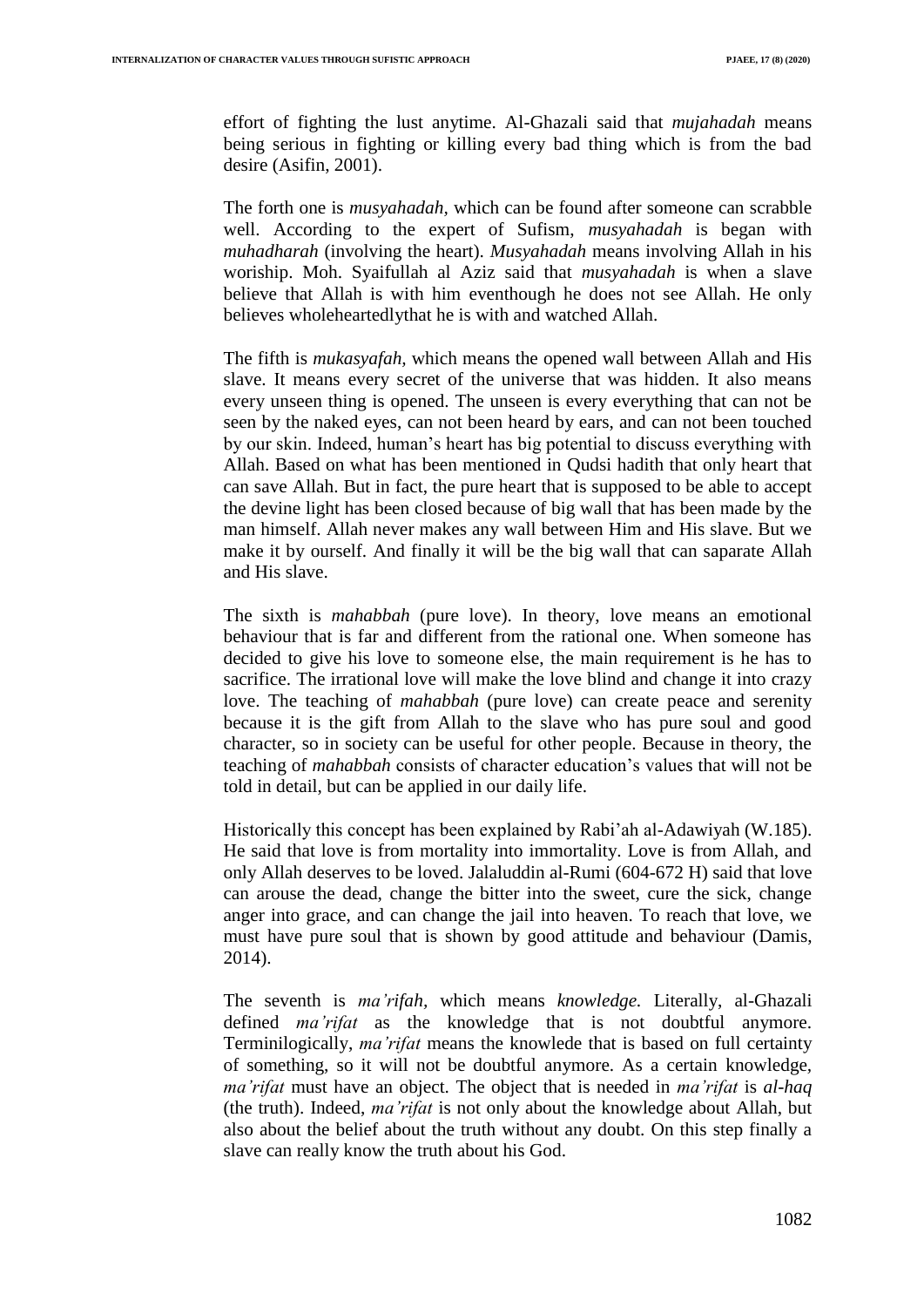According to Haderanie, the difference between knowledge *(ma"rifat)* of human being about his God has three aspects (Asifin, 2001) :

1) *Ma"rifat* about Allah. This *ma"rifat* is the highest phase that is wanted by the Sufis.

2) *Ma"rifat* with theorem. On this phase, a slave has the knowledge about Allah through the theorem of Qur'an and Hadith. This phase is actually a way to reach the truly *ma"rifat.*

3) Unstable *ma"rifat.* This is the lowest phase of *ma"rifat.* Because a slave know about Allah without any effort to find the knowledge by himself.

Those phases of spiritual journey shows that the spiritual education in creating good character is not easy because it needs long phase. It is also full of patience and sincerity or pure soul. The pure soul is the most important aspect to have in order to get the good character.

Character education begins with the phase of purifying the soul in order to make someone feels close to Allah. That is why, the first step is purifying the soul from sins. After that, the pure soul will be fulfilled by good behaviour in order to get the next phase, which is called *tajalli. Tajalli* is when the wall between a slave and Allah is opened, so he can get the devine light. The character education must be done continuously and systematically (Zahrudin & Sinaga, 2004). Character education can use method of *tazkiyah an-nafs*  (purifying the soul) in learning the Sufism. Literally *tazkiyah* is from the word *al-zakah,* which means *growing*. Something is growing when it has good progress. In order to grow well, our soul needs to be treated well.

According to Taymiyyah, if our body needs to be treated well and needs to be avoided from something bad, so we should treat our soul that way. It will grow well and will be much better if we give it something good and avoid the harmful things. Leaving the bad deeds can purify our soul. Because the bad deeds are like dirty fluid in our body. So, if we repent and purify our soul, the strength of our soul will come back. After that, desire in doing good deeds will come and our soul will be free from sins. Allah says in Asy-Syams : 9-10, which means: *"He has succeeded who purifies it, And he has failed who instills it [with corruption]"*(Putra & Al-Muchtar, 2018; Taymiyyah, 2006; Wahidah, 2018)*.*

*Al-Tazkiyah* means purifying something, not only the substance, but also the belief. So, the purifying of our soul is known from its growing. Eventhough *al-tazkiyah* (purifying) means grow very well, but that step only can relieve the bad habits. Human being is given two main aspects, which are physical and spiritual. Each of the aspects has its own needs. Physical aspect needs food, drink, impingement of lust, beauty, clothes, jewelry, and wealthy. Whereas the spiritual aspect needs peace, tranquility, love and care.

The Sufis explain that the truly human is his spiritual aspect. Because it is the mother of kindness. The healthy of our physic depends on the healthy of our soul. Amd the happiness of our soul does not depend on our physic. As the main point of our life, the spiritual aspect should be put in higher position. The higher it is put, the higher we are put. If our spiritual aspect is put in low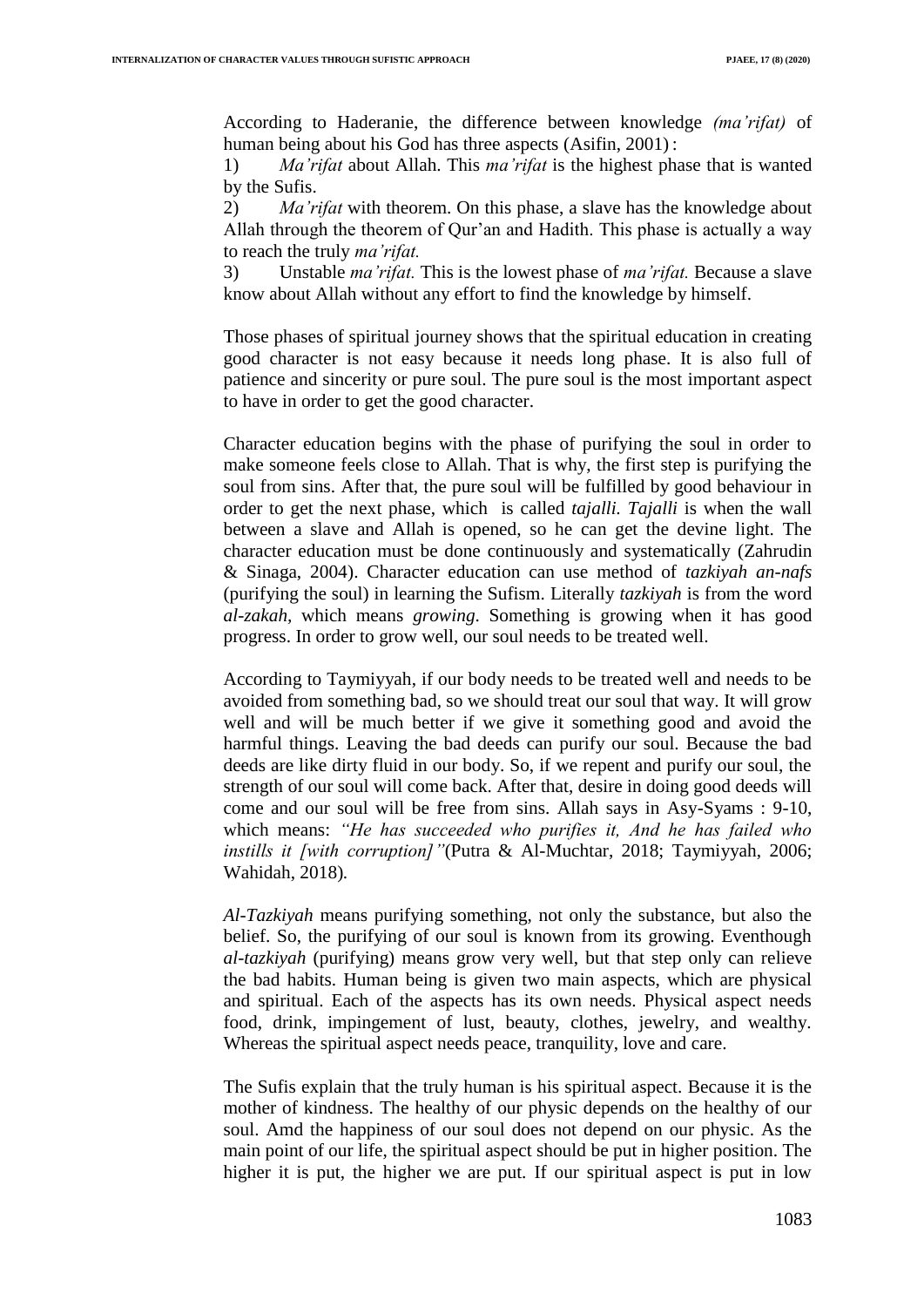position, our life will also be abject. The natural tendency of our spiritual aspect is honor, and our physical aspect's is abjection. A body that does not have a health soul will always ask for lustful needs. Our spiritual aspect must be far away from lustful things, which are too much loving this world and everything it has. The human's heart that is full of love to the world will bring the endless hesitation. Our heart is the reflection of our spiritual aspect. What our spiritual aspect needs is not filled only by world rushing.

In the several methods of purifying the soul, the Sufis declare three steps, which are: (Siregar, 2000)

- 1) *Takhalli* (emptying)
- 2) *Tahalli* (fulfill)
- 3) *Tajalli* (reflected)

The first step, *takhalli,* is taken through the effort of emptying ourself from dependence of world pleasure. It will be reached through another way, which abstaining from every bad deeds, and trying to control our lust. Because lust is the main cause of bad habits. In order to create the hatred of the mortal world and kill the lust, the Sufis have different opinion. The Moderate Sufis have opinion that the hatred of the mortal world is only when we wtill remember our life purpose and we do not need to leave the pleasure of this world. And about killing the lust, we just need to control it by making discipline rule of life.

That is why, this group will be always careful in running their life. This stream does not ask human to run away from the world problem and does not ask human to kill their lust. This stream can make this world as something useful by controlling the lust that can disturb the stabillity of mind and heart. They do not give up on what they want, do not indulgence the lust, but also do not kill it. They place everything appropriately and proportionally. So they will not be negligent, and also will not be allergic about the world, by running their life in balance. This Sufism stream considers that they are free to place Allah as the core of their obsession. Their are busy being a slave who always holds the wisdom line that is relevant to the purpose of their life. This is the ideal philosophy of life according to them.

Whereas the extreme Sufis believe that this world is very dangerous and harmful for the purpose of Sufism. This world is hindrance of thay way. Because of that, they fight and kill their lust in order to be free in running their life towards the purpose of their life, which is achieving the ideal pleasure. The refusing of egoistic thought by involving themselves to what Allah wants is the main point of its teaching. So that us why, the moral value is really religious, because each of the teachings is synchronized with the worship that is created by eschatological motivation.

According to the vision of Sufism, there are also some unhealthy mental that is caused by the dependence to the world. The most dangerous character that has been considered is being hungry of compliment from others (*ria*). The tendency of this character is always being show off to get the compliment from others. This character is also difficult in accepting that there is someone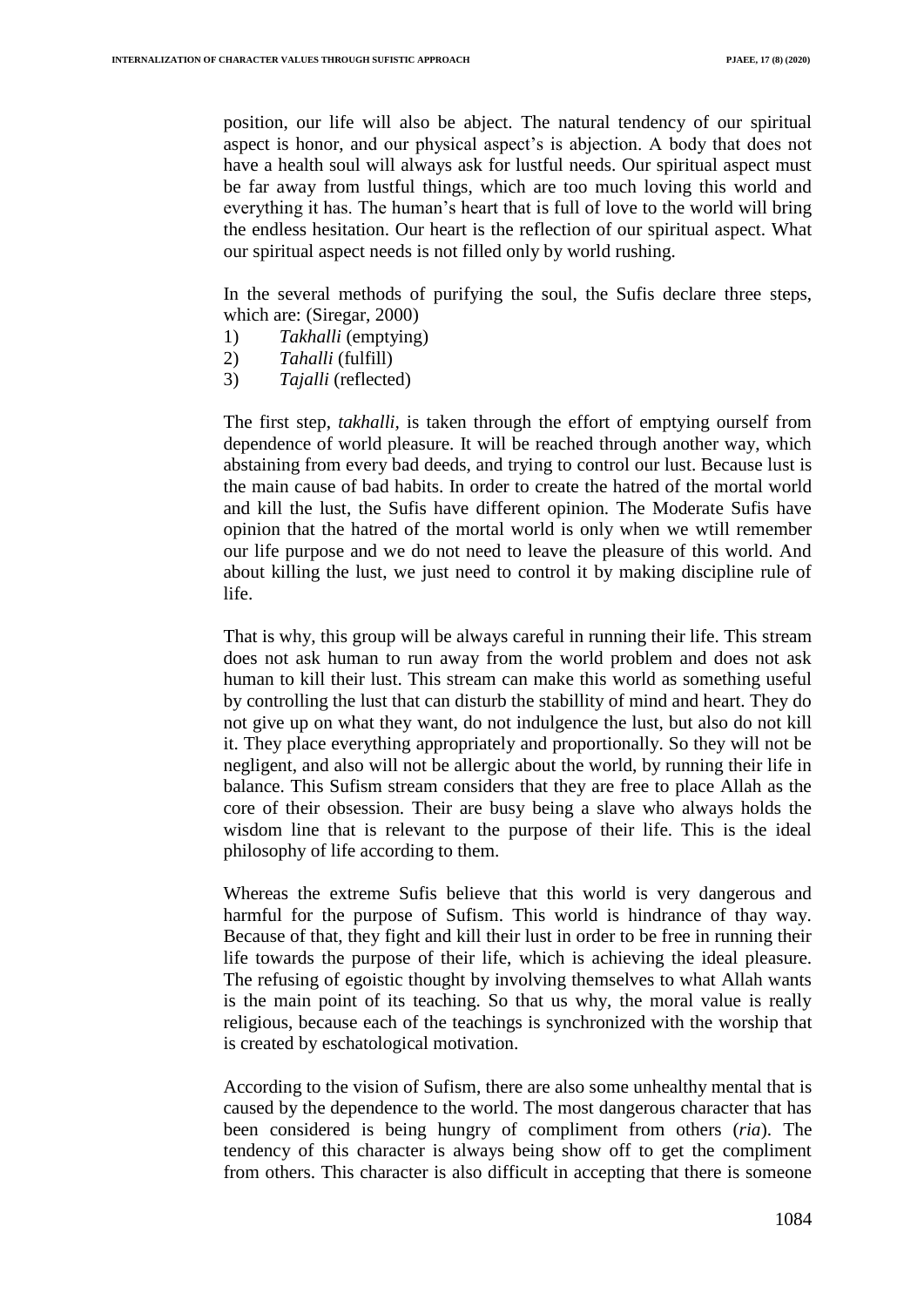who is better, and also the greatness of Allah. Because that feeling can not be saparated from the feeling of being the greatest one and want to be the best one. The related characters are arrogant, selfish, envy, and being slander of someone's achievement. The vanity is one of big sin to Allah.

So that is why, al-Ghazali said that the vanity is like self adoration, one of the polytheisme. If these bad characters dominate someone"s character and behaviour, there will be another bad character coming. Therefore, in the spiritual education, a Sufis should narrow his first purpose to controll the lust and all of the continuous negative aspects, based on the teaching of Sufism.

The nect step is *tahalli,* which is beautify ourself by being used to doing good deeds and trying to live in Islamic rules, not only the outer rules, but also the inner rules. The outer aspects are the formal obligation, such as: praying, fasting, hajj, etc. Whereas the inner aspects are faith, obedience, love to Allah, etc (Siregar, 2000).

Therefore, this *tahalli* step is the fulfilling the soul that has been empty. Because when one habit has been left behind, but not replaced yet, the one will be frustrated. That is why, every habit that has been left should be replaced by the new one. By practicing, it will be a habit. From a habit, it will be a character. Human"s soul can be trained and controlled, can be changed and shaped based on what we want.

## **CONCLUSION**

Sufism in modern era is an effort to apply and actualize the teaching of Sufism, such as: renunciation (zuhud), abstinence (wara), patience, thanksgiving, certainty, rely, watchfulness (muraqabah) into modern life in order to shape a modern muslim who has good manner, good attitude, not only to Allah, but also to other people and the environtment. In conclusin, sufism can be one of the tools to shape Islamic characters that can be a solution for the problems of modern life. Through sufism (tasawuf) experience, the pure characterization value can come into heart and can be applied to be good atittude in order to shape an ideal personality. This sufism (tasawuf) practice consists of: al taubah (repentance), khauf (fear), raja" (hope to Allah), al faqr (mendicancy), and al ridha (acceptance). Through the process of tahalli, takhalli, and tajalli, it can make someone can actualize the good characterization value, such as: religious, honest, tolerant, discipline, independent, democratic, nationalist, respectful, communicative, piece loving, environment caring, social caring, and responsible.

## **REFERENCES**

Agung, L. (2018). Character Education Integration in Social Studies Learning. Historia: Jurnal Pendidik Dan Peneliti Sejarah, 12(2), 392–403. https://doi.org/10.17509/historia.v12i2.12111

Asifin. (2001). The way to Ma"rifatullah with stages. Terbit Terang.

- Babu, S., & Shetty, R. (2007). Social Justice and Labour Jurisprudence. Sage Publications Ltd.
- Budiningsih, C. A. (2003). Penalaran moral hubungannya dengan faktor-faktor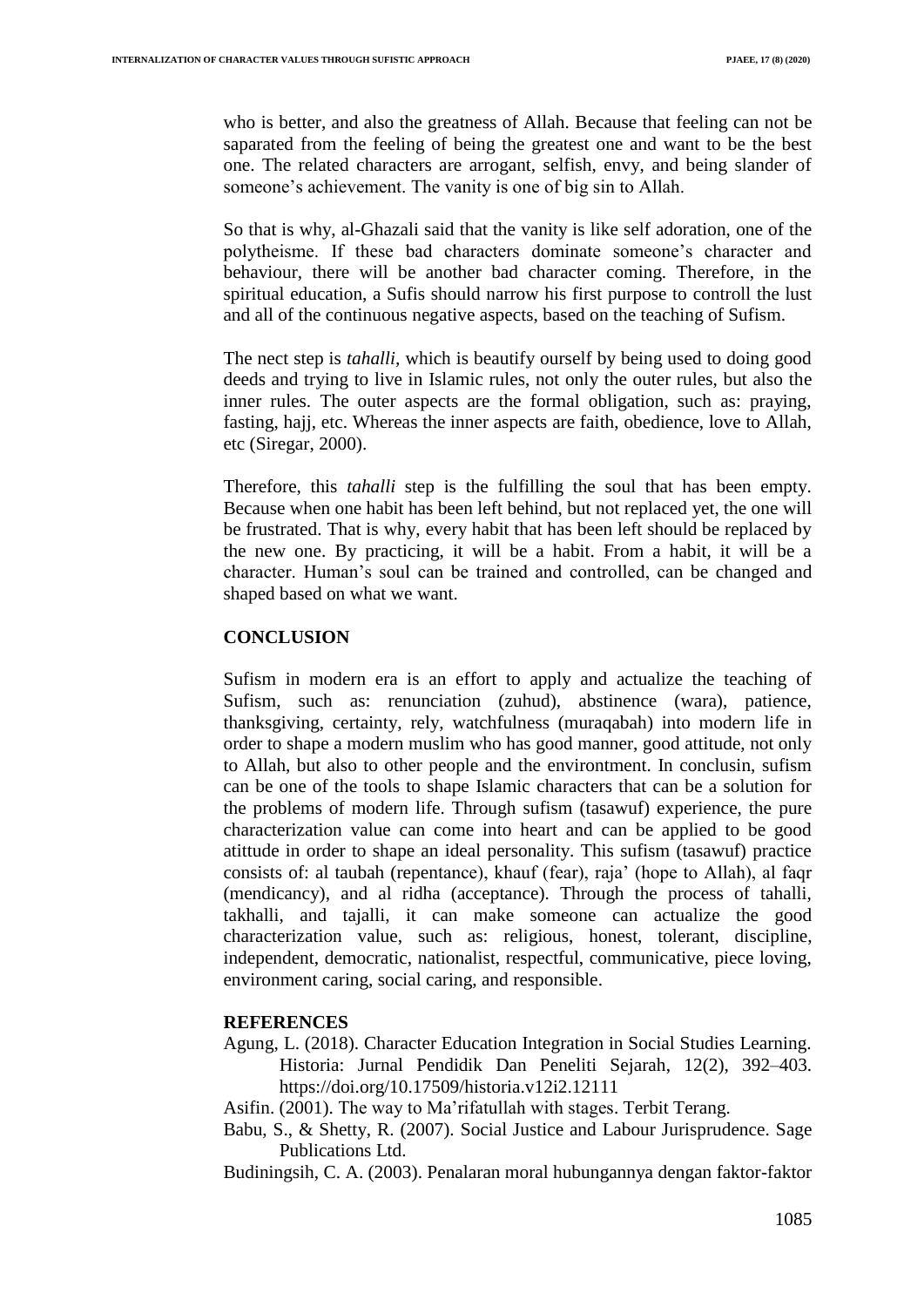budaya siswa. Jurnal Kependidikan, 33(1), 29–40.

- Dahri, H. (2007). Righting Tasawwuf Thought. Pustaka Irfani.
- Damis, R. (2014). Nilai-Nilai Pendidikan Karakter Pada Ajaran Cinta Dalam Tasawuf. Al-Ulum: Jurnal Studi Islam, 14(1), 127–152.
- Emidar, E. (2014). The development of cultural and character education through bahasa Indonesia subject. Komposisi: Jurnal Pendidikan, Bahasa, Sastra, Dan Seni, 15(1), 16–22.
- Eriyanti, I. O., Susilo, H., & Riyanto, Y. (2019). Analisis pola asuh Grandparenting dalam pembentukan karakter anak di TK Dharma Wanita I desa Drokilo kecamatan Kedungadem kabupaten Bojonegoro. Jurnal Pendidikan Untuk Semua, 3(1), 9–16.
- Farid, S. A. (2012). Tazkiyah an-Nufus. Al-Hambra Publishing.
- Ghufron, A. (2010). Integrasi Nilai-Nilai Karakter Bangsa Pada Kegiatan Pembelajaran (Vol. 1, Issue 3, pp. 13–24). https://doi.org/10.21831/cp.v1i3.230
- Hafrinda, M. (2009). Membangun Karakter Melalui Pendidikan. Muhammad Hafrinda 212's Blog. https://hafrinda212.wordpress.com/2009/05/23/membangun-karaktermelalui-pendidikan-oleh-muhammad-hafrinda-s-pd/
- Hamka. (1996). Modern Tasawwuf. Pustaka Panjimas.
- Haq, M. I. (2019). Tasawwuf (Sufism) as The Basis for Internalizing Humanist Character of Indonesian Muslims (Case Study of Pesantren in Yogyakarta and Madura). Sunan Kalijaga: International Journal of Islamic Civilization, 2(2), 235–262. http://ejournal.uinsuka.ac.id/adab/skijic/article/view/1514
- Hasan, S. H., Wahab, A. A., Mulyana, Y., Hamka, M., Kurniawan, K., & Anas, Z. (2010). Pengembangan pendidikan budaya dan karakter bangsa. In Balitbagpus. Balitbagpus.
- Hasanah, U., Deiniatur, M., & Training, T. (2018). Character Education in Early Childhood Based on Family. Early Childhood Research Journal, 01(1), 50–62. https://doi.org/10.23917/ecrj.v1i1.6578
- Husen, A., Hadiyanto, A., Rivelino, A., & Arifin, S. (2014). Pendidikan Karakter Berbasis Spiritualisme Islam (Tasawuf). Jurnal Studi Al-Qur"an, 10(1), 1–19. http://jurnal.iailm.ac.id/index.php/latifah
- Ismail, N. B. (2017). The Qur'anic exegesis, reformism, and women in twentieth century Indonesia. Studia Islamika, 24(3), 469–501. https://doi.org/10.15408/sdi.v24i3.5187
- Khoiruddin, M. A. (2016). Peran tasawuf dalam kehidupan masyarakat modern. Tribakti: Jurnal Pemikiran Islam, 27(1), 113–130. https://doi.org/10.33367/tribakti.v27i1.261
- Kohlberg, L. (1980). Stages of moral development as a basis of moral eduation. Religious education Press.
- Krathwohl, D. R. (1973). Taxonomy of Educational Objectives. Longman Groups.
- Lazar, J., Feng, J. H., & Hochheiser, H. (2017). Research methods in humancomputer interaction (2nd ed.). Told Green.
- Lickona, T. (1989). Educating for Character. Bantam Books.
- Musfiroh, T. (2008). Developing Children Character through Education of Character (Ed.), Various Review of Character Building Aspects. Tiara Kencana.